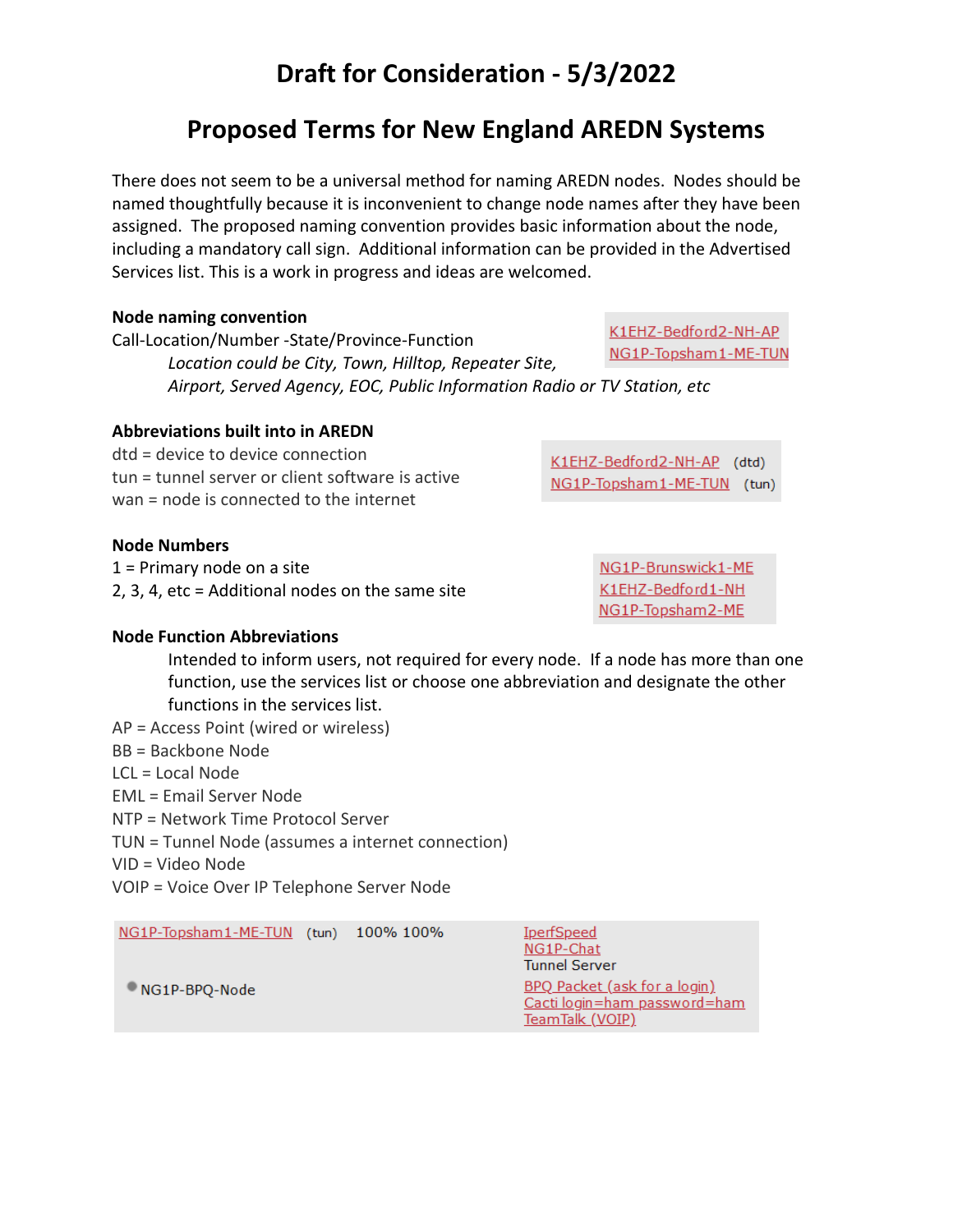# **Draft for Consideration - 5/3/2022**

### **Other Examples on the Mesh Status Screen**

| <b>Current Neighbors</b>                                                  | LQ NLQ TxMbps Services |                                                                                                                                                  |
|---------------------------------------------------------------------------|------------------------|--------------------------------------------------------------------------------------------------------------------------------------------------|
| K1EHZ-Bedford2-NH-AP (dtd)<br>NG1P-Topsham1-ME-TUN (tun)<br>NG1P-BPQ-Node | 100% 100%<br>100% 100% | <b>IperfSpeed</b><br>NG1P-Chat<br><b>Tunnel Server</b><br><b>BPQ</b> Packet (ask for a login)<br>Cacti login=ham password=ham<br>TeamTalk (VOIP) |
|                                                                           |                        |                                                                                                                                                  |

| <b>Local Hosts</b>         | <b>Services</b> |                                                  |  |  |
|----------------------------|-----------------|--------------------------------------------------|--|--|
| K1EHZ-Bedford-NH-TUN (wan) |                 | <b>Tunnel Client</b><br><b>WiFi Access Point</b> |  |  |

| <b>Remote Nodes</b>     | <b>FTX</b> | <b>Services</b>                                                   |
|-------------------------|------------|-------------------------------------------------------------------|
| <u>NG1P-Topsham2-ME</u> | 0.20       | <u>IperfSpeed</u><br>NG1P-Chat                                    |
| $\bullet$ AP            |            |                                                                   |
| N1JOV-Topsham1-ME       | 1.10       | <u>iperfspeed</u>                                                 |
| NG1P-Brunswick1-ME      | 1.10       | <u>IperfSpeed</u>                                                 |
| K1EHZ-Bedford1-NH       | 1.22       | GMMeshChat-1751                                                   |
| VHF-GoBox               |            | Connect with NoMachine                                            |
| HF-GoBox                |            | Connect with NoMachine                                            |
| k1ehz-ntp               |            |                                                                   |
| Citadel-Webmail         |            | <b>Citadel Webmail (Use Browser)</b>                              |
| Video-Camera            |            | <u>Video Camera (Use Browser)</u><br>$user01 = name and password$ |
| KA1SU-Bow2-NH           | 1.35       | GMMeshChat-1751                                                   |
| N1JOV-KBXM-ME           | 2.10       | <u>iperfspeed</u>                                                 |